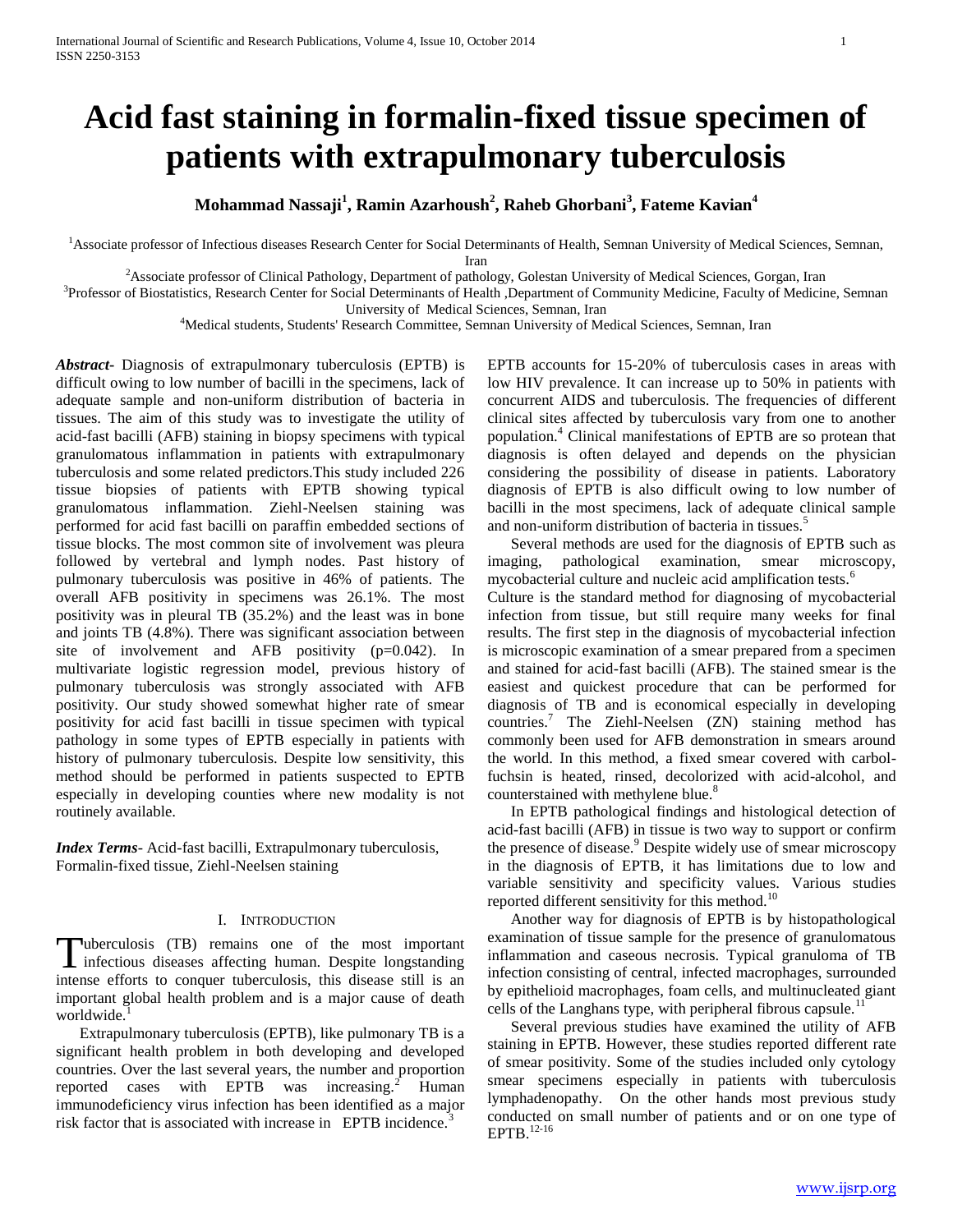The purpose of this study was to evaluate demonstration of acid fast bacilli in tissues section showing typical histopathological features of tuberculosis (highly suggestive) in patients with EPTB using ZN staining method. Another aim was to evaluate some probable predictors of staining positivity in these patients.

## II. MATERIAL AND METHODS

 The study material comprised tissue specimens from patients with EPTB collected during the period from 2003 until 2012. The study was performed in a university affiliated hospital in Golestan province north-east of Iran that is referral center for EPTB. This province has high prevalence of tuberculosis. Diagnosis of EPTB was based on clinical, imaging, typical histological findings (highly suggestive) of TB in tissue and response to treatment in accordance with WHO diagnostic criteria.<sup>4</sup> All histological tissues that showed the presence of of granulomatous inflammation with epithelioid cells, Langerhans type giant cells, and caseation necrosis were considered as typical (highly suggestive).

 The clinical and demographic records were also retrieved about patients included age at diagnosis, gender, co-morbidity, site of involvement by EPTB and previous history of pulmonary tuberculosis. Previous co-morbidities variables included in study were diabetes, malignancy, collagen vascular diseases and chronic renal failure.

 Formalin-fixed, paraffin-embedded tissue blocks from patients with EPTB and typical pathologic findings were included in this study. All samples were obtained from the patients before treatment with anti-tuberculosis drugs.

 Ziehl-Neelsen staining (Merck, Germany) was performed for acid fast bacilli on sections of tissue blocks. All ZN-stained smears were examined under a conventional light microscope (oil immersion objective) by one pathologist. Cases with any missing information or inappropriate tissue specimen were excluded.

 The study protocol was approved by Research Council and Ethical Committee of the Semnan University of Medical Science.

# III. STATISTICAL ANALYSIS

 Data were analyzed by using Chi-square test and logistic regression analysis using SPSS Version 16.00(SPSS, Inc., Chicago, IL). The p-value less than 0.05 were considered statistically significant.

# IV. RESULTS

 We finally studied 226 blocks of formalin-fixed, paraffinembedded tissue from same numbers of patients with diagnosis of EPTB. From all patients that fulfilled inclusion criteria 105  $(46.5\%)$  were male. The mean  $(\pm SD)$  age of patients was 38.9  $\pm$ 19.5 years (range 4-85 years). Co-morbidities were found in 48 (21.8%) patients.

 Previous history of pulmonary tuberculosis was positive in104 (46%) of patients. History of TB was more common in patients with peritoneal (71.4%, 161/226), spinal (60.5%,

136/226) and pleural (50.8%, 114/226) involvement. The least history was positive in patients with gastrointestinal TB (18.8%, 42/226).

 Pleura was the most common site of involvement followed by vertebral. Table 1 outlines the various sites of involvements for the patients with EPTB. The overall AFB positivity by ZN staining in specimens was 26.1% (95% CI: 20.4%-31.8%). The most AFB positivity was in pleural TB (35.2%) and the least was in bone and joints TB (4.8%). There was significant association between site of involvement and AFB positivity (p=0.042).

 In patients with previous history of pulmonary tuberculosis AFB was positive in 50% (113) of samples. Whereas, in those without history only in 5.7 % (13) was positive  $(p<0.001)$ . Table 2 shows AFB positivity and its correlation with patients' characteristics.

 After adjustment for potential confounders in a multivariate logistic regression model, previous history of pulmonary tuberculosis remained strongly associated with AFB positivity (OR=15.77, 95% CI: 6.68-37.26, p<0.001).

#### V. DISCUSSION

 The diagnosis of EPTB is a challenging problem for clinicians. In most types of EPTB conventional diagnosis of mycobacterial infections is based on the detection of acid-fast bacilli in histological specimens. But, searching for tubercle bacilli in tissue sections is laborious because the numbers of bacilli are usually few. $17$  Positive smear results in conjunction with clinical and radiologic findings can be used for presumptive diagnosis of tuberculosis, which is the common practice in many developing countries.<sup>9</sup>

 The distribution of various types of EPTB has varied among different populations and countries. In our study among the patients that selected by typical pathology the most common site of involvement was pleura followed by vertebra and lymph nodes. In contrast to our finding most previous studies reported that tuberculous lymphadenitis is the most common type of EPTB.<sup>18-21</sup> Others studies reported different results. In a study on Turkish patients the most commonly seen types of EPTB were genitourinary (27.2%) and meningeal TB (19.4%).<sup>22</sup> Another study performed on 85 culture-proven EPTB cases in Arkansas showed that bone and/or joint tuberculosis was the most common type of extrapulmonary tuberculosis  $(27.1\%)$ <sup>23</sup> Methodological differences, such as the difference in the inclusion criteria and type of sample selection can be possible reasons for the various distribution of EPTB in different population. We only included tuberculosis lymphadenopathy that was detected by excisional biopsy and typical pathology. But most other researcher used fine needle aspiration for diagnosis of tuberculous adenitis in their study.

 Previous history of pulmonary tuberculosis was positive in 46% of our patients. Cagatay et al in their study reported that of 252 patients, 55 (21.8%) had a previous history of pulmonary tuberculosis.<sup>19</sup> In another study that conducted on 312 patients with EPTB, 15.4% of patients had history of pulmonary  $TB<sup>24</sup>$ .

 Various studies conducted in the past have shown different sensitivities for ZN staining in diagnosis of EPTB. The overall AFB positivity in our specimens was 26.1%. Most previous studies reported lower rate of AFB positivity in patients with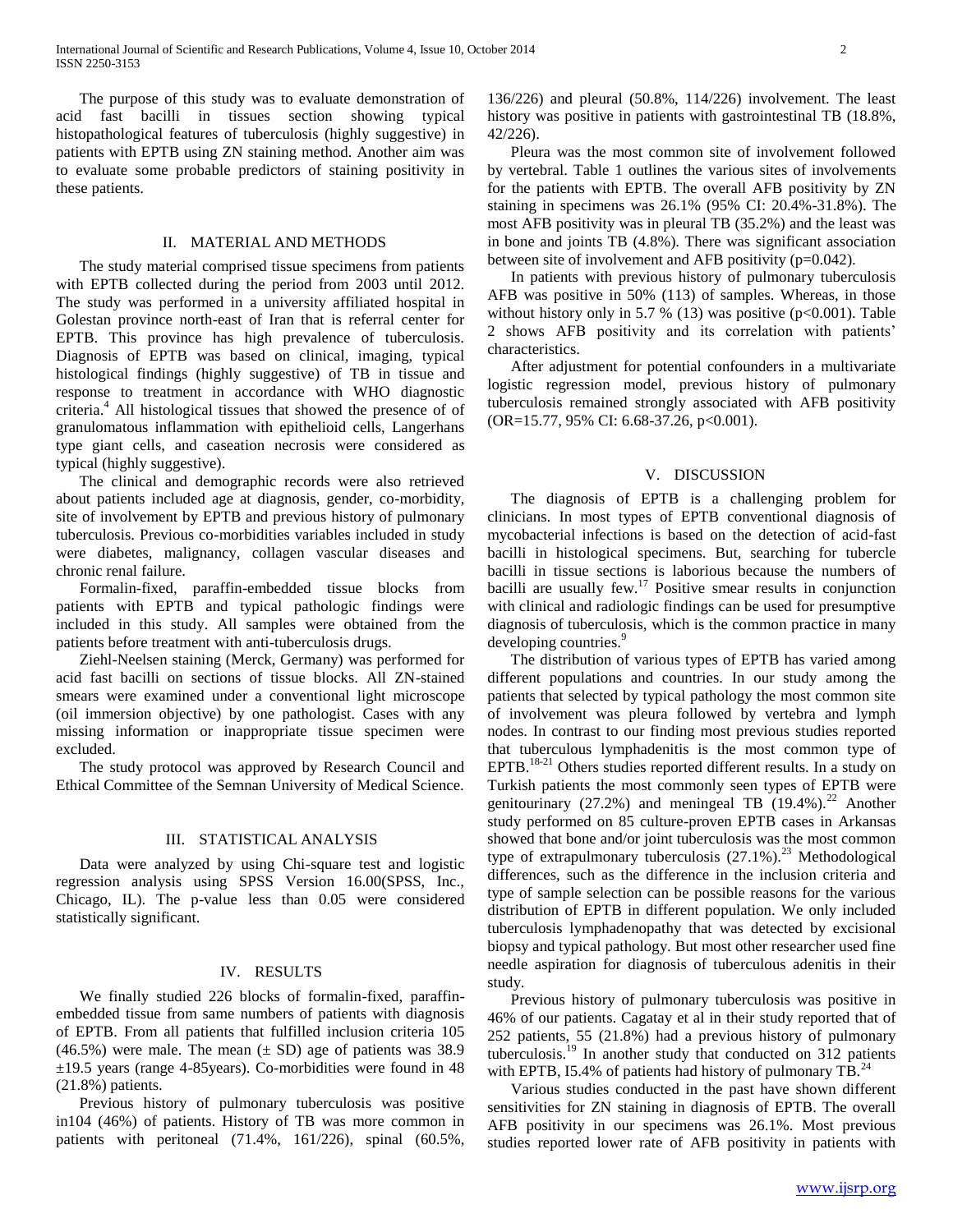EPTB. In a study on 252 immunocompetent adult patients with extrapulmonary tuberculosis, staining was positive in 17.8% of patients.<sup>19</sup> In another study the overall sensitivity of conventional smear microscopy was only 3.9% (three of 76) for detecting EPTB.<sup>5</sup> Salian et al have shown 25% (15/60) positivity by acidfast staining of histological specimens.<sup>25</sup> A study conducted on 182 samples from suspected EPTB cases for testing of M. tuberculosis by different methods. Results showed that ZN staining was positive in  $3.3\%$  of samples.<sup>26</sup>

 Few studies reported somewhat higher sensitivity. Mahaisavariya et al evaluated one hundred and thirty-one tissue blocks with AFB staining and PCR .The causative organisms were identified by AFB staining in pathologic sections in 31.29% of specimens.<sup>27</sup> Another study conducted on the archival formalin fixed paraffin embedded tissue sections of patients with EPTB showed that AFB positivity was observed in 36.1% of tissue with tuberculous granulomas.<sup>28</sup> Different sample selection can be a reason explaining this varied results.

 Our study illustrated that site of involvement is significantly associated with rate of AFB positivity. The AFB staining was more positive in specimens of pleural TB (35.2%) and least in bone and joints (4.8%). In Cagatay et al study the most positivity was in pleural TB (33.3%) and the least in peritoneal  $(10\%)$ .<sup>19</sup> more previous studies reported lower sensitivity for pleural TB. Chakravorty et al in their study evaluated 99 extrapulmonary specimens collected from 87 patients with different methods. Pleural tissue smear was positive in  $12.5\%$  of specimens.<sup>5</sup> In another study from 36 patients with pleural TB, 9.3% had positive direct examination.<sup>29</sup> Hasaneen et al reported that ZN staining results of biopsy specimens were positive in only 1 of  $26(3.8\%)$  patients with pleural tuberculosis.

 Second rate of positivity in our study was lymph node biopsy (31%). This finding is compatible with some previous studies. In Patwardhan et al study, biopsies of 65 patients with tubercular lymphadenopathy were evaluated for comparison of various laboratory diagnostic modalities. Twenty (30.7%) of tissue samples were positive on ZN staining.<sup>14</sup> In a retrospective study clinical and laboratory data of 141 patients with EPTB were evaluated by authors. Acid-Fast Stain staining was positive in  $30\%$  of Lymph node samples.<sup>31</sup> In contrast in a study conducted on 100 patients with diagnosis of lymph node tuberculosis by histopathology, only 3% of biopsies were positive in the ZN staining. $13$ 

 Vertebral biopsy showed AFB in 30.2% of ours cases. Similarly, in a study that included patients with tuberculous spondylitis, 30% of biopsies were positive for acid-fast bacilli on staining. $32$  In another study 25% of surgical biopsies compatible with vertebral tuberculosis were positive for AFB.<sup>33</sup>

 In cutaneous specimens AFB was positive in 12.5% of our cases. In comparison with this finding, one study on skin specimens demonstrated that 13.8% of biopsy specimens from patients with lesions compatible with tuberculosis of the skin had a positive AFB.<sup>15</sup> Other authors reported 5.8%, 15.8% and 25.8% AFB positivity in patients with cutaneous tuberculosis.<sup>34, 16, 35</sup>

 One striking finding in our study was the significant association of previous history of pulmonary tuberculosis with AFB positivity. Half of the samples from patients with this history were positive in staining. Also multivariate analysis showed statistically significant association between AFB

positivity and history of pulmonary tuberculosis. This may be to immunological status of patients that experienced two episode of tuberculosis. More research about this finding is recommended in future studies.

 The strength of study was the selection of tissue compatible with typical tuberculosis histology. In this study, culture was not used as a reference for comparison of sensitivity and specificity of AFB staining. This is one limitation of this study.

## VI. CONCLUSION

 Although our study showed somewhat higher rate of smear positivity for detecting AFB in tissue specimen with typical pathology in some types of EPTB, nevertheless, it is low when compared with culture and PCR. Past hIstory of pulmonary TB may be considered as predictor factor that increase the sensitivity of AFS. Despite low sensitivity, acid-fast staining should be performed on all tissue in patients suspected to EPTB especially in developing countries where new modality like PCR and mycobacterial culture is not routinely available. Another reason for use of the acid-fast staining is the rapid time and low cost compared with culture and PCR. A positive AFS helps the clinician for initiating treatment much earlier while waiting for culture results. Finally, it is better to utilize a combination of all the available tests for the diagnosis, which provide maximum useful information to the clinicians.

## ACKNOWLEDGEMENT

 The research was supported by Research Committee of Semnan University of Medical science. Special thanks are due to managers and personnel of 5-Azar hospital.

# **Table 1. Distribution of organ involvement in patients with extrapulmonary tuberculosis**

| organ            | <b>Number</b> | Percentage |
|------------------|---------------|------------|
| Pleural          | 65            | 28.8       |
| Vertebral        | 43            | 19.0       |
| Lymphadenopathy  | 29            | 12.8       |
| Bone and joints  | 21            | 9.3        |
| Gastrointestinal | 16            | 7.3        |
| Cutaneous        | 8             | 3.6        |
| Peritoneal       | 7             | 3.2        |
| Genital          | 5             | 2.3        |
| breast           | 4             | 1.8        |
| Urinary          | 3             | 1.4        |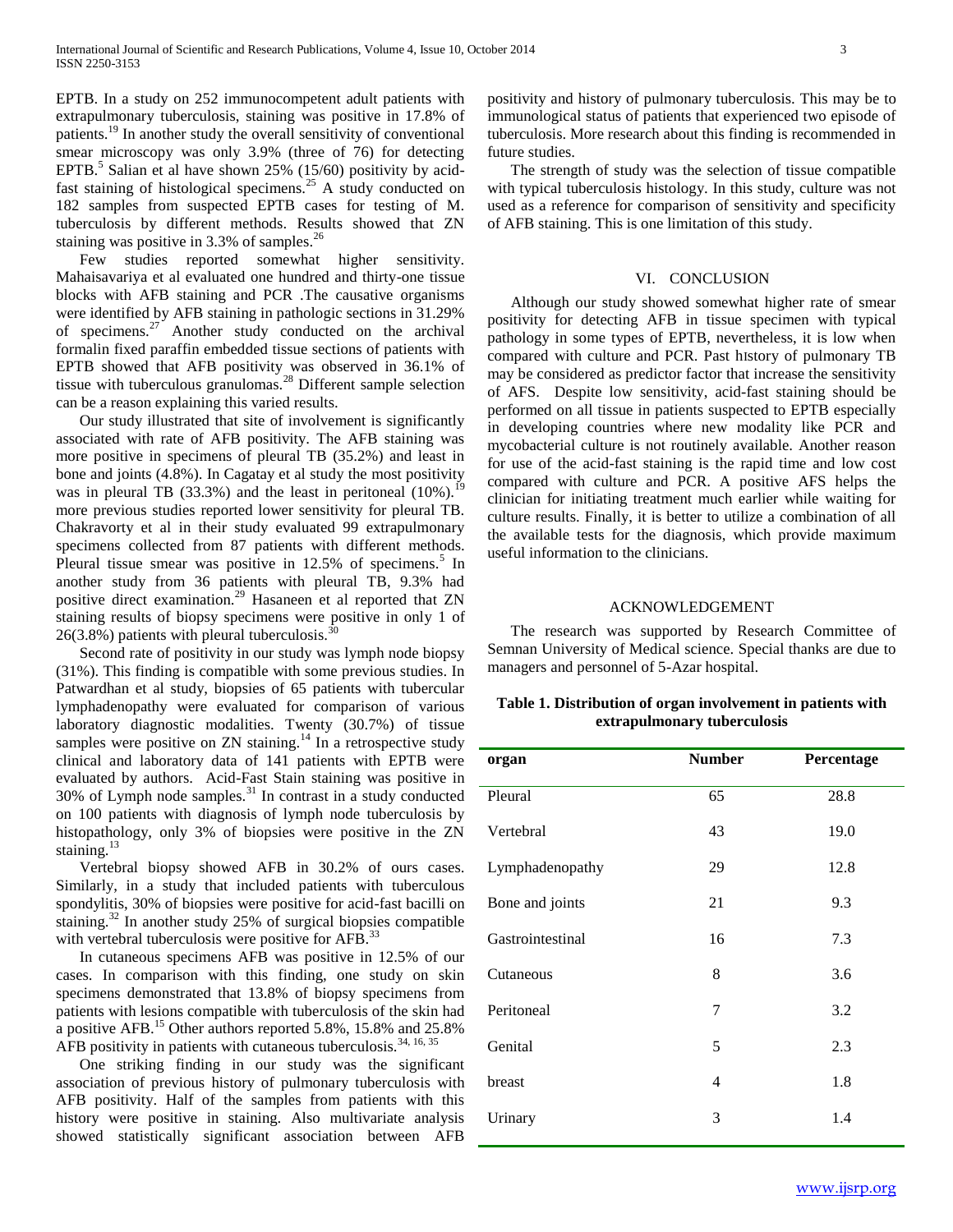| Others | <b>1.V</b> |
|--------|------------|
|        |            |

# **Table 2. Acid fast bacilli positivity and its correlation with patients' characteristics.**

|                       |     | <b>Acid fast</b>            |           |
|-----------------------|-----|-----------------------------|-----------|
| <b>Characteristic</b> | n   | <b>Positive</b>             | p-value   |
|                       |     | $n\left(\frac{9}{6}\right)$ |           |
| Gender                |     |                             |           |
| Male                  | 105 | 25(23.8)                    | NS(0.464) |
| Female                | 121 | 34(28.1)                    |           |
| Age(year)             |     |                             |           |
| $<$ 20                | 33  | 8(24.2)                     |           |
| 20-29                 | 51  | 15(29.4)                    |           |
| 30-39                 | 37  | 11(29.7)                    | NS(0.464) |
| 40-49                 | 25  | 4(16.0)                     |           |
| 50-59                 | 37  | 7(18.9)                     |           |
| $60 - 69$             | 24  | 5(20.8)                     |           |
| $70\succeq$           | 19  | 9(47.3)                     |           |
| <b>TB</b> History     |     |                             |           |
| $^{+}$                | 104 | 52(50.0)                    | < 0.001   |
|                       | 122 | 7(5.7)                      |           |
| Co-morbidity          |     |                             |           |
| $^{+}$                | 48  | 17(35.4)                    | NS(0.098) |
|                       | 178 | 42(23.6)                    |           |
| <b>TB</b> Location    |     |                             |           |
| Pleura                | 65  | 23(35.2)                    |           |
| Vertebral             | 43  | 13(30.2)                    |           |
| Lymph node            | 29  | 9(31.0)                     |           |
| Bone & Joint          | 21  | 1(4.8)                      | 0.042     |
| Gastrointestinal      | 16  | 1(6.2)                      |           |
| Cutaneous             | 8   | 1(12.5)                     |           |
| Peritoneal            | 7   | 2(28.6)                     |           |
| Other site            | 37  | 5(13.5)                     |           |
|                       |     |                             |           |

NS: not significant

#### **REFERENCES**

- [1] Frieden TR, Sterling TR, Munsiff SS et al. Tuberculosis. Lancet 2003; 362: 887-99.
- [2] Golden MP, Vikram HR. Extrapulmonary tuberculosis: an overview. Am Fam Physician. 2005;72(9):1761-8.
- [3] Harries AD. Tuberculosis and human immunodeficiency virus infection in developing countries. Lancet 1990; 335(8686):387–90.
- [4] World Health Organisation. WHO Report 2008. Global tuberculosis control. Available from: www.who.int/tb/publications/global\_report/2008/pdf/fullreport.pdf [accessed: 3 June 2011].
- [5] Chakravorty S, Sen MK, Tyagi JS. Diagnosis of extrapulmonary tuberculosis by smear, culture, and PCR using universal sample processing technology. J Clin Microbiol 2005; 43(9):4357-62.
- [6] Lange C, Mori T. Advances in the diagnosis of tuberculosis. Respirology 2010;15(2):220-40
- [7] Woods GL. The mycobacteriology laboratory and new diagnostic techniques. Infect Dis Clin North Am 2002;16(1):127-44.
- [8] World Health Organization. Laboratory services in tuberculosis control. Part II: microscopy. WHO/TB/98.258. Geneva, Switzerland:WHO, 1998.
- [9] Heifets L 1997. Mycobacteriology laboratory. Clin Chest Med 18: 35-41.
- [10] Daniel TM: The rapid diagnosis of tuberculosis: A selective review. J Lab Clin Med 1990;116:277-82.
- [11] Sakamoto K. The pathology of Mycobacterium tuberculosis infection. Vet Pathol 2012;49(3):423-39.
- [12] Kureker K, Munshi M. Detection of acid fast bacilli in fine needle aspiration biopsies. J Cytol(India) 1992; 9: 10-14.
- [13] Ahmed HG, Nassar AS, Ginawi I. Screening for tuberculosis and its histological pattern in patients with enlarged lymph node. Patholog Res Int. 2011;2011:417635.
- [14] Patwardhan SA, Bhargava P, Bhide VM, Kelkar DS. A study of tubercular lymphadenitis: a comparison of various laboratory diagnostic modalities with a special reference to tubercular polymerase chain reaction. Indian J Med Microbiol 201;29(4):389-94.
- [15] Hernández Solis A, Herrera González NE, Cazarez F et al. Skin biopsy: a pillar in the identification of cutaneous Mycobacterium tuberculosis infection. J Infect Dev Ctries 2012;6(8):626-31.
- [16] Kathuria P, Agarwal K, Koranne RV. The role of fine-needle aspiration cytology and Ziehl Neelsen staining in the diagnosis of cutaneous tuberculosis. Diagn Cytopathol 2006;34(12):826-9.
- [17] Parsons LM, Somoskövi A, Gutierrez C et al. Laboratory diagnosis of tuberculosis in resource-poor countries: challenges and opportunities. Clin Microbiol Rev 2011;24(2):314-50.
- [18] Bukhary ZA, Alrajhi AA. Extrapulmonary tuberculosis, clinical presentation and outcome. Saudi Med J 2004;25(7):881-5.
- [19] Cagatay AA, Caliskan Y, Aksoz S et al. Extrapulmonary tuberculosis in immunocompetent adults. Scand J Infect Dis 2004; 36:799-806.
- [20] Fader T, Parks J, Khan NU et al. Extrapulmonary tuberculosis in Kabul, Afghanistan: A hospital-based retrospective review. Int J Infect Dis 2010;14(2):e102-10.
- [21] Al-Otaibi F, El Hazmi MM. Extra-pulmonary tuberculosis in Saudi Arabia. Indian J Pathol Microbiol 2010;53(2):227-31.
- [22] Gunal S, Yang Z, Agarwal M et al. Demographic and microbial characteristics of extrapulmonary tuberculosis cases diagnosed in Malatya, Turkey, 2001-2007. BMC Public Health 2011;11:154.
- [23] Yang Z, Kong Y, Wilson F et al. Identification of risk factors for extrapulmonary tuberculosis. Clin Infect Dis 2004; 38:199-205.
- [24] Yoon HJ, Song YG, Park WI et al. Clinical manifestations and diagnosis of extrapulmonary tuberculosis. Yonsei Med J 2004;45(3):453-61.
- [25] Salian NV, Rish JA, Eisenach KD et al. Polymerase chain reaction to detect Mycobacterium tuberculosis in histologic specimens. Am J Respir Crit Care Med. 1998t;158(4):1150-5.
- [26] Ajantha GS, Shetty PC, Kulkarni RD, Biradar U. PCR as a diagnostic tool for extra-pulmonary tuberculosis. J Clin Diagn Res 2013;7(6):1012-5.
- [27] Mahaisavariya P, Chaiprasert A, Manonukul J et al. Detection and identification of Mycobacterium species by polymerase chain reaction (PCR) from paraffin-embedded tissue compare to AFB staining in pathological sections. J Med Assoc Thai 2005;88(1):108-13.
- [28] Goel MM, Budhwar P. Immunohistochemical localization of mycobacterium tuberculosis complex antigen with antibody to 38 kDa antigen versus Ziehl Neelsen staining in tissue granulomas of extrapulmonary tuberculosis. Indian J Tuberc 2007;54(1):24-9.
- [29] Fain O, Lortholary O, Lascaux V V et al. Extrapulmonary tuberculosis in the northeastern suburbs of Paris: 141 case. Eur J Intern Med 2000;11(3):145-150.
- [30] Hasaneen NA, Zaki ME, Shalaby HM, El-Morsi AS. Polymerase chain reaction of pleural biopsy is a rapid and sensitive method for the diagnosis of tuberculous pleural effusion. Chest 2003;124(6):2105-11.
- [31] Sevgi DY, Derin O, Alpay AS et al. Extrapulmonary tuberculosis: 7 yearexperience of a tertiary center in Istanbul.Eur J Intern Med 2013;24(8):864- 7.